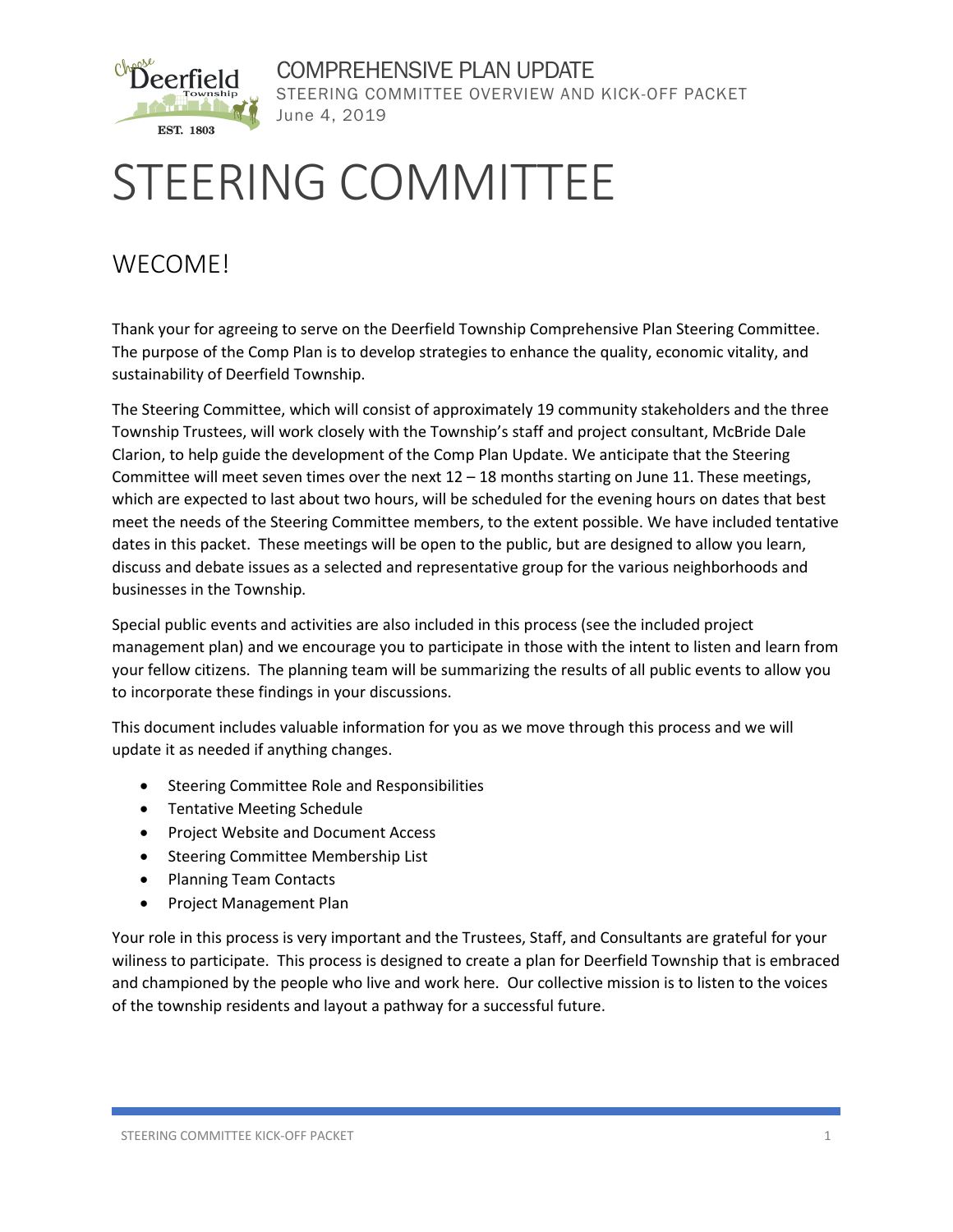

COMPREHENSIVE PLAN UPDATE STEERING COMMITTEE OVERVIEW AND KICK-OFF PACKET June 4, 2019

## ROLE AND RESPONSIBLITIES

#### PURPOSE AND ROLE

The steering committee is established specifically to serve as a representative group of the citizens and businesses of Deerfield Township to provide insight, active discussion, and consideration of important topics essential to the creation of the updated comprehensive plan.

#### GENERAL RESPONSIBILITIES AND EXPECTATIONS

As a member of the steering committee you are agreeing to:

- Attended the scheduled meetings. (6-7 over the next 9-10 months)
- Review provided documents and materials in advance of scheduled meetings where they will be discussed.
- Come prepared with questions and comments to discuss with the committee and planning consultant.
- Participate in civil and open dialogue about challenging topics for which there may be many or opposing perspectives.
- Serve as a liaison to your neighbors and social networks to help spread awareness of opportunities for participation in the planning process.
- Bring important topics and issues to the attention of the committee and consultants when you feel they have not been adequately discussed with the committee.
- Direct any request from the media for comments to township officials.
- Communicate to township staff and consultants any concerns you may have which you feel cannot be discussed with the whole committee.

#### MEETING FACILITATION AND DECISION MAKING

- Meetings will be facilitated by planning consultants and will generally be 1.5 to 2 hours.
- Meetings will include presentation of relevant milestone deliverables and information as well as group exercises and discussion of topics by the committee members.
- Voting and ranking exercises may be used as appropriate to generate consensus on topics and plan direction.
- Iterative drafts of critical plan documents will be provided to the committee for your review and comment, any issues which are not resolved among the steering committee members will be presented to Zoning Commission or the Board of Trustees as topics for their direction.
- Some participation may occur via electronic distribution and responses.
- All documents will be made available online at [www.BecomingDeerfield.com,](http://www.becomingdeerfield.com/) a site specifically dedicated to the plan.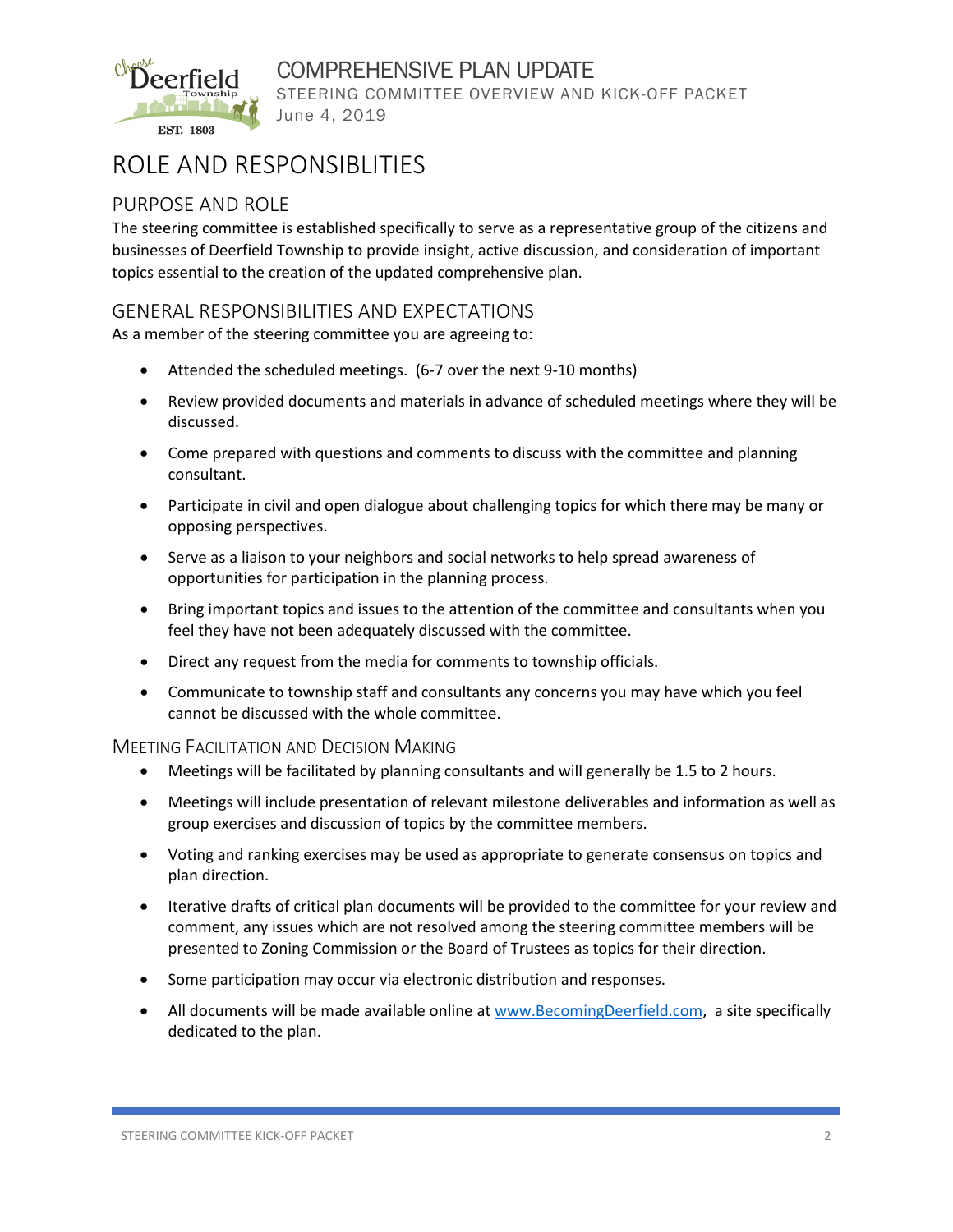

COMPREHENSIVE PLAN UPDATE STEERING COMMITTEE OVERVIEW AND KICK-OFF PACKET June 4, 2019

## TENTATIVE MEETING SCHEDULE

#### STEERING COMMITTEE

These are all Tuesdays, 4 or 6 weeks apart depending on the Milestones

Meetings will be held from 7:30-9:00 PM at the Township Administration Building

1-June 11, 2019 (confirmed) 2-August 20, 2019 (Most flexible, could be 1-2 weeks earlier if necessary, to get a better date) 3-September 17, 2019 4-October 29, 2019 5-December 10, 2019 6-January 21, 2020 7-February 18, 2020

#### PUBLIC EVENTS

The time of day, and location are to be determined, and the date may change based on committee input and direction.

- Housing Workshop-September 17, 2019 (Education and questions)
- Policy Workshop-October 1, 2019 (Education and intensive group work to generate input)
- Plan Open House (Pre-Adoption)-March 3, 2020 (review and comment cards)
- Public Hearings with Zoning Commission, County Planning Commission, and Board of Trustees (presentations and public comment)

### INFORMATION AND DOCUMENTS

#### NOTIFICATIONS AND DOCUMENTS

All meeting dates, documents produced in the process, and content presented at meetings will be posted on the project websit[e www.BecomingDeerfield.com.](http://www.becomingdeerfield.com/)

We will also email you when new content is posted or if meetings change from the listed dates above.